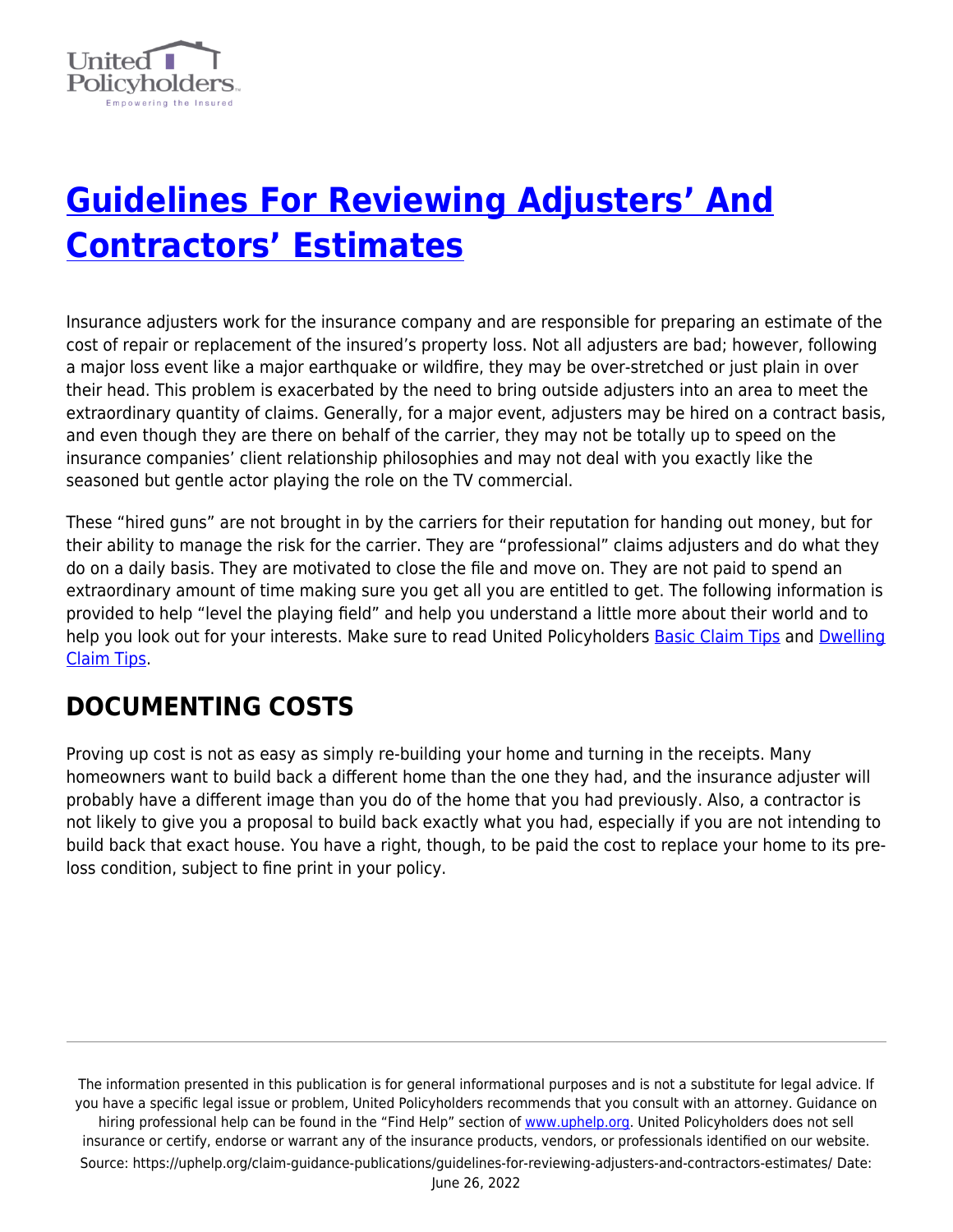

## **DOCUMENTING YOUR HOME'S PRE-LOSS CONDITION**

One of the biggest hurdles to getting an accurate estimate of the cost to replace or repair a home is getting adequate information regarding the pre-loss condition. Generally, every home is different, and the size of the home and level of interior finishes significantly drive the cost to replace it. After the loss, the adjuster will interview the insured, and ask questions in order to develop a "scope of loss." The adjuster is in a hurry to move on the next meeting, and the insured's head is swimming trying to deal with all that they are trying to cope with, along with trying to remember every detail of their previous dwelling. Absence of information tends to result in lower estimates. It might sound simple, but it is important to remember: If the item is not listed in the estimate, the cost for it will not be in the final estimate total.

## **SOURCES OF PROOF**

There are sources of information out there that will help you recreate your home on paper.

- 1. Call the realtor that represented you in the purchase of the home and ask for a copy of the MLS listing, the property condition inspector's report and the appraisal. If you have re-financed, your lender will have copies of your most recent appraisal. The MLS listing will include general information and photos of the property, while the inspector's report will have photos and detailed information on the condition of the property. The appraisal will have photos, room measurements and general notes on special features and overall condition of the property.
- 2. If your home was built by a merchant builder, or major home developer, you may be able to obtain plans for the home from them. You can visit the appropriate building department to obtain plans from its archives that were used in the original permitting of the structure and all permits to establish major renovations that have occurred since the original construction.
- 3. As for all those improvements that you have put into your home since purchasing it, there are sources of information that will help. If you hired contractors to do the work, they can provide you with documentation. For those improvements that resulted from sweat equity and your hard work, it is amazing how much information is available through Home Depot's database regarding history of purchases.
- 4. Some insurers will pay for "as built" drawings to be prepared. The goal of the drawings is to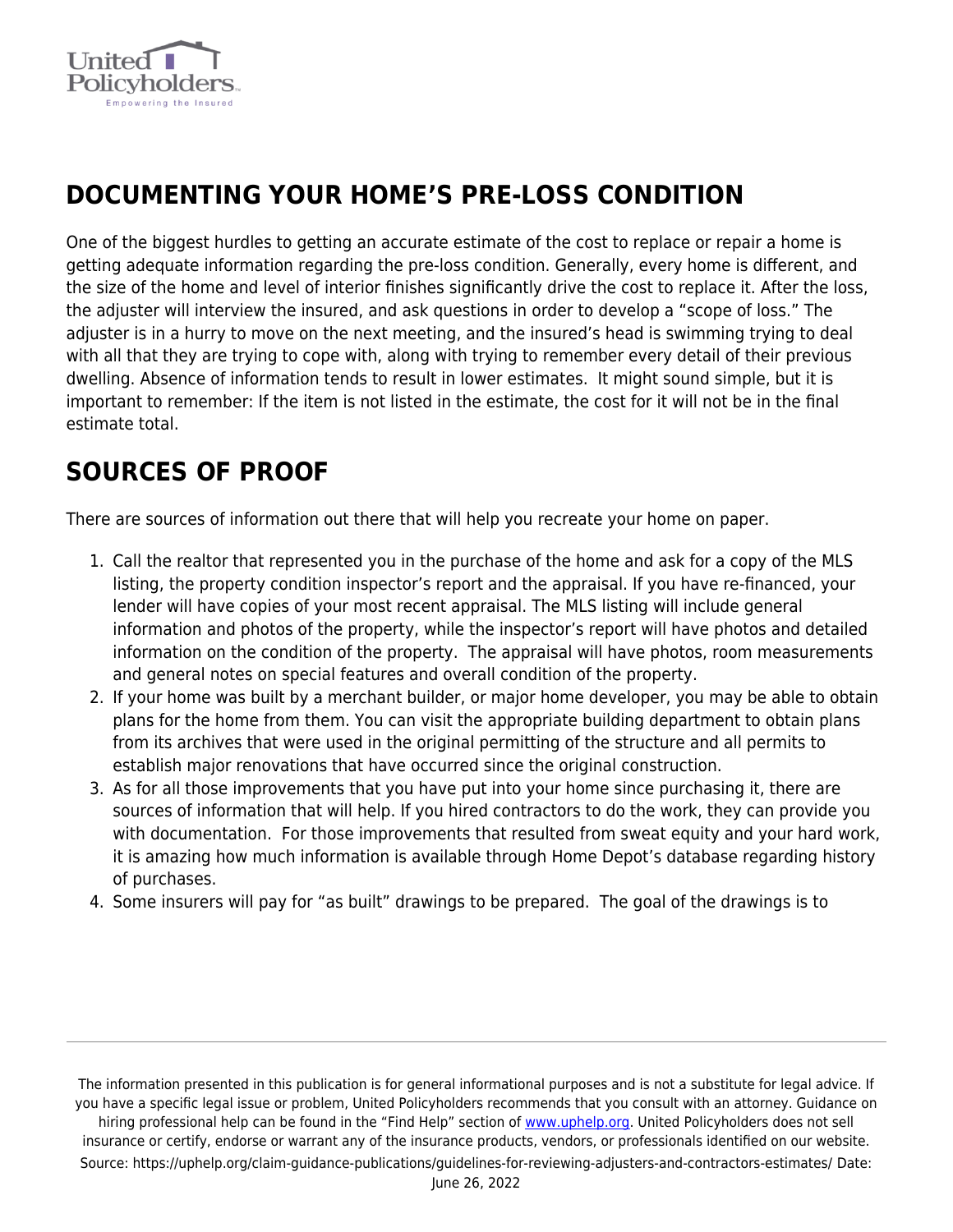

document what existed at the time of your loss if actual plans are not available. The cost is considered a "claim evaluation" expense.

All of these sources will help you establish the scope of work which is the foundation and basis of any estimate of the cost to repair or replace. You are not required to provide documentation for all of the features of your home in order to have those items included in your claim, but you will have a much more comprehensive scope of repair or replacement if you do your homework and search out every possible source of information available. You simply will not remember all the features of your home and work that you have done to your home over the years. The estimate and therefore, the cost to replace will be driven by what you recall and what you make sure is covered in the cost estimate.

# **XACTIMATE 101**

The estimating program most commonly used by adjusters is Xactimate. Most likely, the estimate that your adjuster presents you with will be an [Xactimate estimate.](https://uphelp.org/claim-guidance-publications/xactimate-demystified/) There are a few key aspects that you need to understand in order to be able to respond better to the estimate that you are presented with:

- 1. Organization of the Estimate The typical organization of the estimate is by room. As a construction professional, I prefer to estimate by system and have seen major omissions by insurance adjusters because they focus on counting pieces and can miss major functional aspects of building systems. I reviewed an adjuster's estimate that had detailed every foot of wood base room by room, but he left out the stucco on the outside of the house!
- 2. Scope of Work The most common problems with estimates of loss are related to scope omissions or scope errors. As discussed above, you should provide the adjuster with all the information that you can regarding every aspect of your home, and then look for every aspect of the home in the estimate you are given. Take plenty of time to go through the estimate and try to think about everything that you know was in the home. If you do not readily see an item, put it on a list and ask the adjuster to show you where it is. You see the windows in the estimate, but don't be afraid to ask "Where is the wood trim on the inside of the windows?"
- 3. Room Dimensions In the Xactimate estimate, all calculations are driven by room dimensions. If the dimensions 150-square-foot bedroom is underestimated by only one foot on each wall, the area of the room can be off by 16 percent, and so the area of sheetrock, paint, baseboard, floor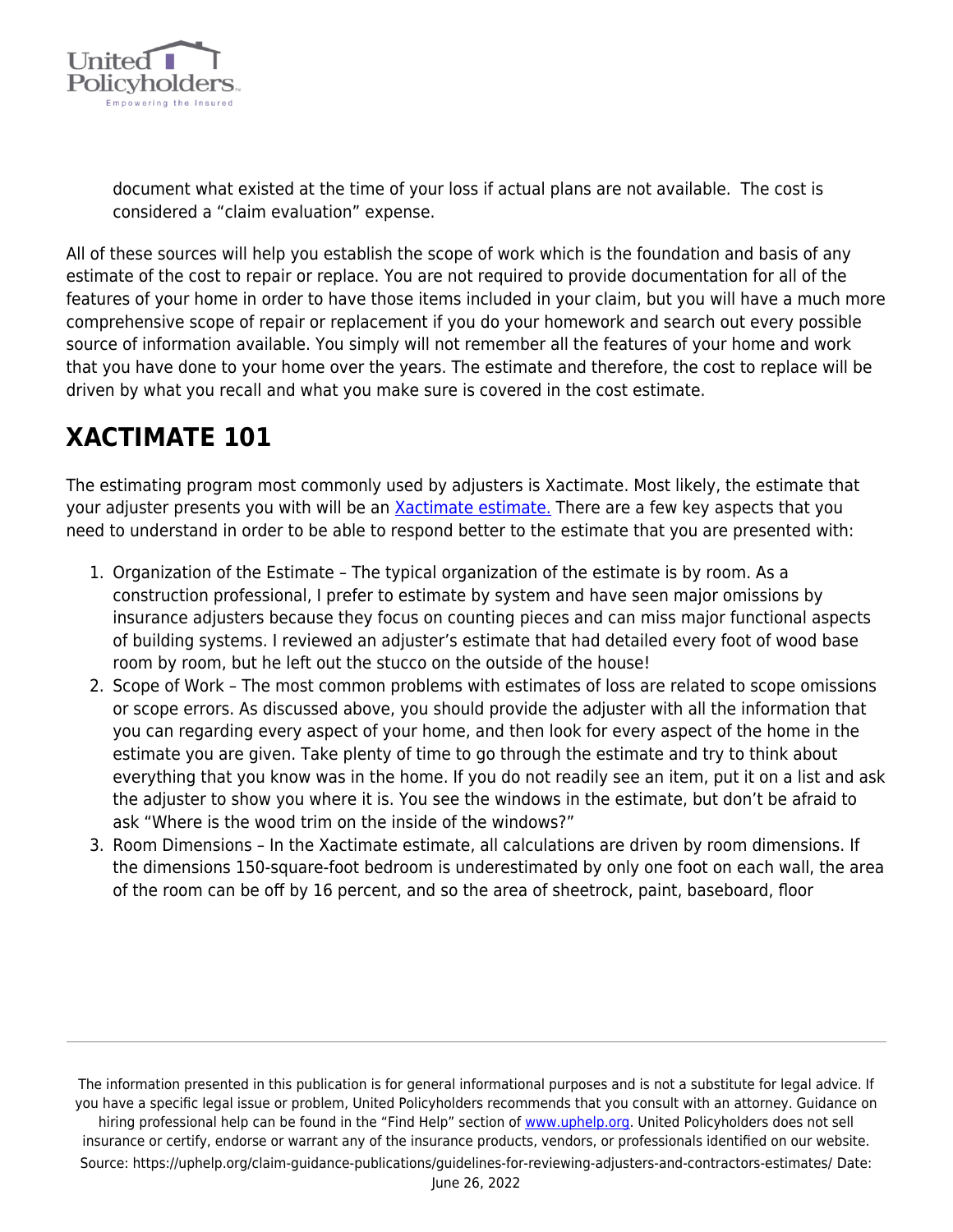

**United** 

Policyholde

Empowering the Insured

- 4. Waste Factors The waste quantity should be evident for quantities of carpet, vinyl flooring, wood flooring and roofing. If you cannot recognize that the quantity of carpet for a given room is not at least 5 percent greater than the area of the room, ask about it. Waste factors go up for complex color combinations, rooms with detailed borders, etc. Waste factors are hidden in other line items. You should ask the adjuster how much waste is included in all quantities and see if it makes logical sense.
- 5. Contractor Overhead and Profit (OH&P) As with most estimating programs, Xactimate allows the estimator the option of either including the OH&P in the line items or detailing it at the bottom of the estimate. Ask how much has been allowed for this area, and make sure you understand where it is included in the estimate. For a single family home project, a contractor's office overhead and contractor profit generally total around 20 percent.
- 6. Market Conditions Xactimate allows for a built in "factor" for market conditions to be added into the unit cost database that forms the basis for all pricing in the estimate. A major loss event can cause spot market conditions due to supply and demand. Ask the adjuster if he has taken into account and allowed for any abnormal market conditions that you may experience when purchasing construction in the wake of a disaster.
- 7. Soft Costs There are costs that are referred to in the industry as "soft cost," or some refer to them as "indirect costs." These categories generally include such items as the costs for hiring the architect and engineer, building permits and city fees, course of construction insurance and sometimes contractor's general liability insurance. If you do not see these items listed at the end of the estimate, ask the adjuster about it.
- 8. Cost Database Xactimate runs off of a cost database that is the resource for all unit costs, labor and material costs used in the estimate. On the cover of the estimate there will be an alphanumeric code by the heading "Price List." The code will start with the letters CA for California, then SD for San Diego and will end in a number and letter that indicate the year and quarter that the cost list is good for. For example the code 7D indicates a cost basis from the  $4<sup>th</sup>$  quarter of 2007, and a code of 8A would indicate the  $1<sup>st</sup>$  quarter of 2008. Ask the adjuster which price list he is using, and make sure he is not using old cost data.
- 9. Reasonableness of Cost It is impractical to cover all of the aspects of determining whether the unit costs used in the estimate are reasonable. There are some construction cost guidelines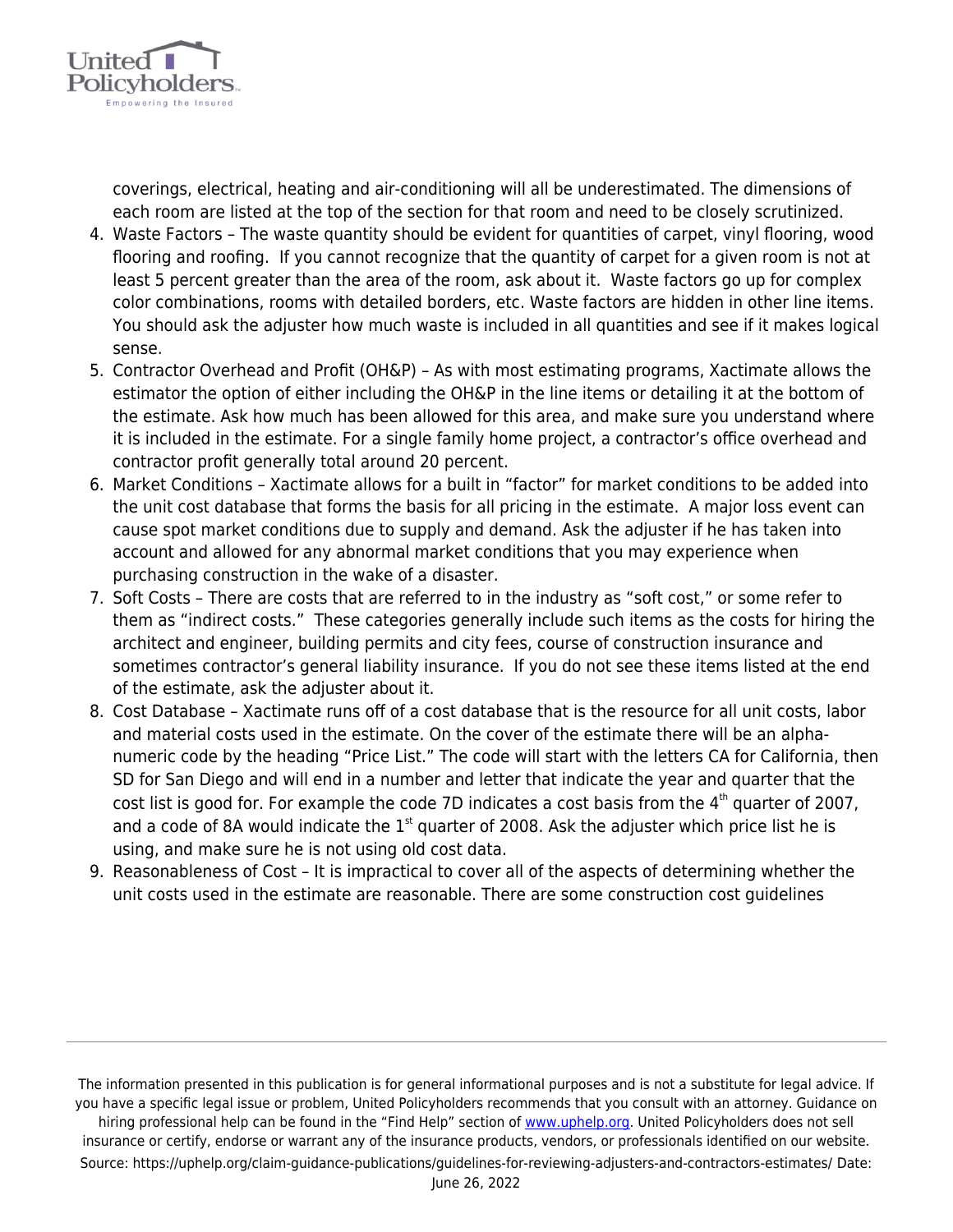

available, but they could be confusing to homeowners who are not affiliated with construction, and they are fairly expensive to purchase if you aren't in the business of using them every day. However, I would suggest that anyone intending to go "toe-to-toe" with an adjuster on their own should purchase one or two of these books and "test" the estimate. Two of my favorite books are by R.S. Means and Saylor Publications. If you are up for the challenge, they can be purchased either online or at a bookstore called That Technical Bookstore in San Diego.

Don't be afraid to challenge the adjuster and don't be afraid to ask dumb questions. No one expects you to be a professional estimator.

The outline above is presented in an effort to "level the playing field" and aid uninitiated homeowners by providing at least some level of understanding of the "game" and language used within the process. You can always hire your own "hired gun," and arm yourself with your own cost estimate. There are consulting firms out there that can be hired to prepare a detailed scope of work and cost estimate.

Some people will pay a contractor for a cost estimate, but I would caution that a contractor will have a tendency to put a number in the estimate simply because he feels good about that number. There is nothing wrong with that if the contractor is going to be the only one that will be affected by a bad number. However, if the battle turns litigious, you would be better served by having an independent consultant that knows how to produce a well backed up and credible estimate that can withstand the challenge of opposing experts.

#### **EMPOWER YOURSELF TO STRENGTHEN YOUR NEGOTIATING POSITION**

If you're handling the negotiations over competing repair/rebuild estimates with your insurance company on your own, we recommend that you spend time at the United Policyholders' website reviewing some of the many articles that relate to this topic. You'll find them in the [Claim Tips section](https://uphelp.org/claim-guidance-publications/) of the website.